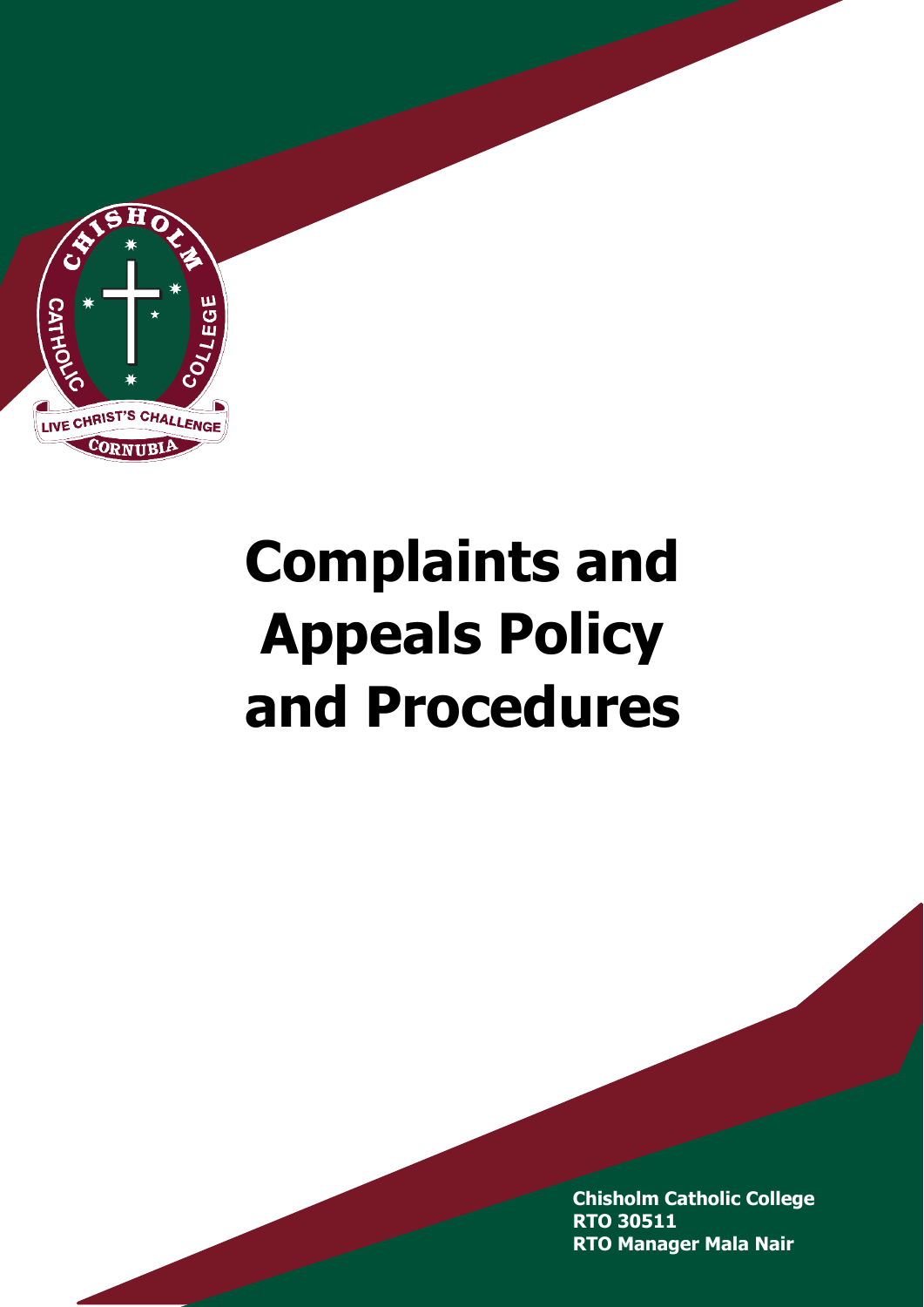## **Background**

Manage complaints and appeals.

The Principal (as the chief executive officer) of the school RTO is ultimately responsible for ensuring that the school RTO complies with the VET Quality Framework (VQF). This includes the complaints and appeals policy and procedures.

### **Clause 6.1**

The RTO has a complaints policy to manage and respond to allegations involving the conduct of:

- The RTO, its trainers, assessors, or other staff
- All third parties providing services on behalf of the school RTO (if relevant)
- Students of the RTO

### **Clause 6.2**

The RTO has an appeals policy to manage requests for a review of decisions, including assessment decisions, made by the RTO or a third-party providing services on the RTO's behalf.

#### **Clause 6.3**

The RTO's complaints policy and appeals policy:

- Ensure the principles of natural justice and procedural fairness are adopted at every stage of the complaint and appeal process
- Are publicly available
- set out the procedure for making a complaint or requesting an appeal
- Ensure complaints and requests for an appeal are acknowledged in writing and finalised as soon as practicable, and
- Provide for review by an appropriate party independent of the RTO and the complainant or appellant, at the request of the individual making the complaint or appeal, if the processes fail to resolve the complaint or appeal.

#### **Clause 6.4**

Where the RTO considers more than 60 calendar days are required to process and finalise the complaint or appeal, the RTO:

- Informs the complainant or appellant in writing, including reasons why more than 60 calendar days are required, and
- Regularly updates the complainant or appellant on the progress of the matter.

#### **Clause 6.5**

The RTO:

- Securely maintains records of all complaints and appeals and their outcomes, and
- Identifies potential causes of complaints and appeals and takes appropriate corrective action to eliminate or mitigate the likelihood of reoccurrence.

#### **Clause 6.6**

Where the RTO is an employer or a volunteer organisation whose learners solely consist of its employees or members, does not charge fees for the training or assessment, and does not have in place a specific complaints and appeals policy in accordance with Clauses 6.1 & 6.2, the organisation has a complaints and appeals policy which is sufficiently broad to cover the services provided by the RTO.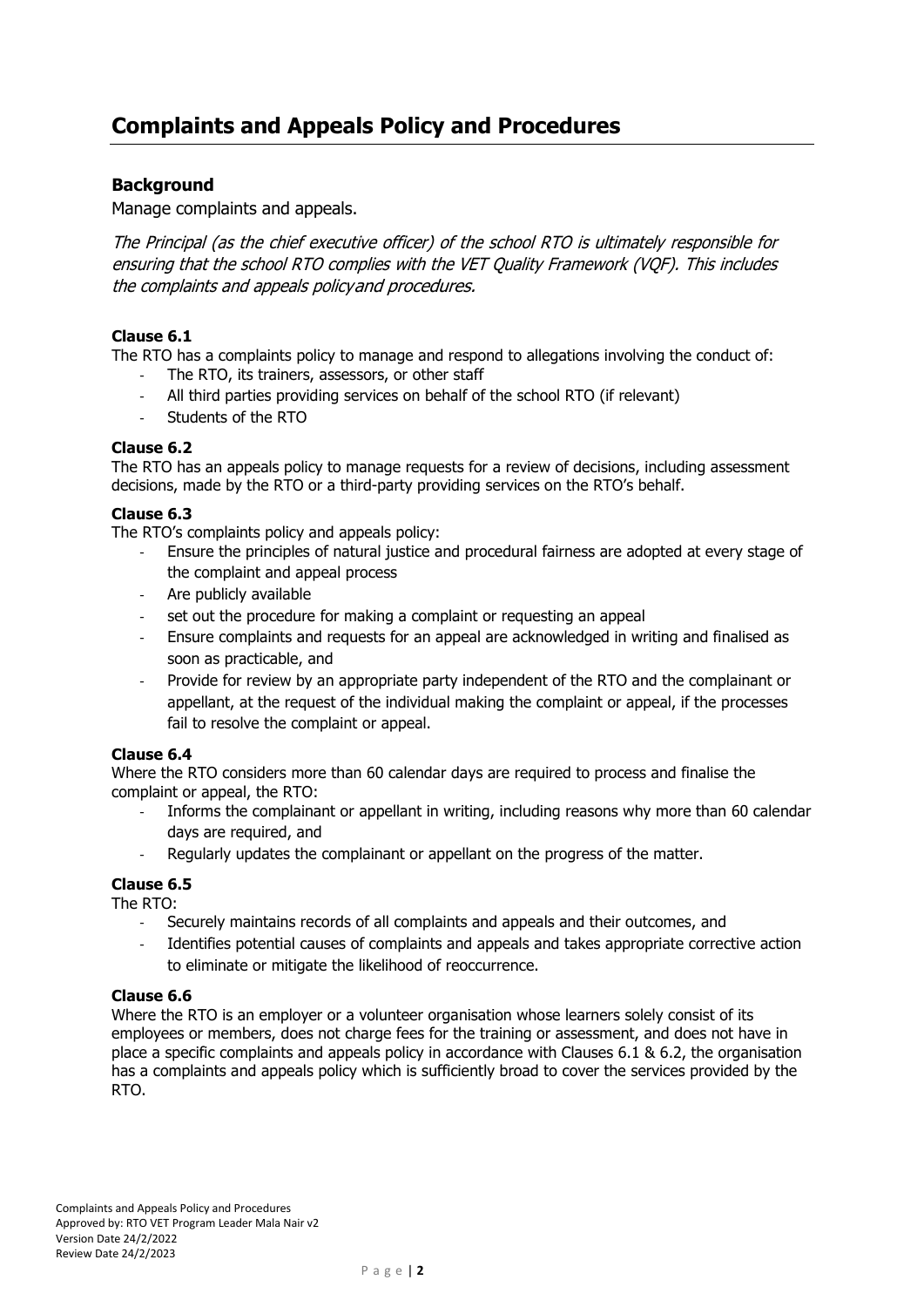# **Policy Statement**

Complaints and Appeals are managed by Chisholm Catholic College in a fair, efficient and effective manner. The College will create an environment where learner's views are valued. This policy will be made publicly to the School/College community by being made available on the College's intranet and in materials provided to learners on commencement of enrolment.

The College ensures that the principles of natural justice and procedural fairness are adopted at every stage of the complaints and appeals process.

- o Any staff member can receive a complaint or appeal. Where possible, complaints are resolved immediately.
- $\circ$  All complaints and appeals are heard and resolved within 60 calendar days of receiving the written complaint or appeal, where possible.
	- In the case of the time frame being longer than this, the RTO will communicate with the complainant/appellant why the process is taking longer and an estimated timeframe for resolution as well as being kept informed regarding ongoing progress.
- $\circ$  If the processes fail to resolve the complaint or appeal, a review by an independent party will be provided if requested.
- o Details of all formal complaints and appeals will be securely maintained in a Register of Complaints and Appeals and will take appropriate corrective action to eliminate or mitigate the likelihood of reoccurrence.
- $\circ$  Any substantiated complaints, as well as the complaints and appeals policy, will be reviewed as part of the continuous improvement processes.

A complaint can be made to the College regarding the conduct of:

- The college RTO, its trainers, assessors, or other college RTO staff; and
- Students of the RTO.

An appeal can be made to the College to request a review of a decision, including assessment decisions.

## **Complaints Procedure**

- 1. If the complaint relates to a report about harm or safety, Chisholm Catholic College Student Protection Policy will be followed.
- 2. A verbal complaint can be made. On receipt of the verbal complaint:
	- $\circ$  The staff member will resolve the complaint if possible, documenting the complaint by sending the following details to the RTO VET Program Leader to document in the secure Complaints and Appeals Register (the cause, actions taken, and decisions made).
	- $\circ$  If the complaint cannot be promptly and simply resolved, the staff member will liaise with the appropriate staff member who can deal with the complaint. A written record of the complaint is now required.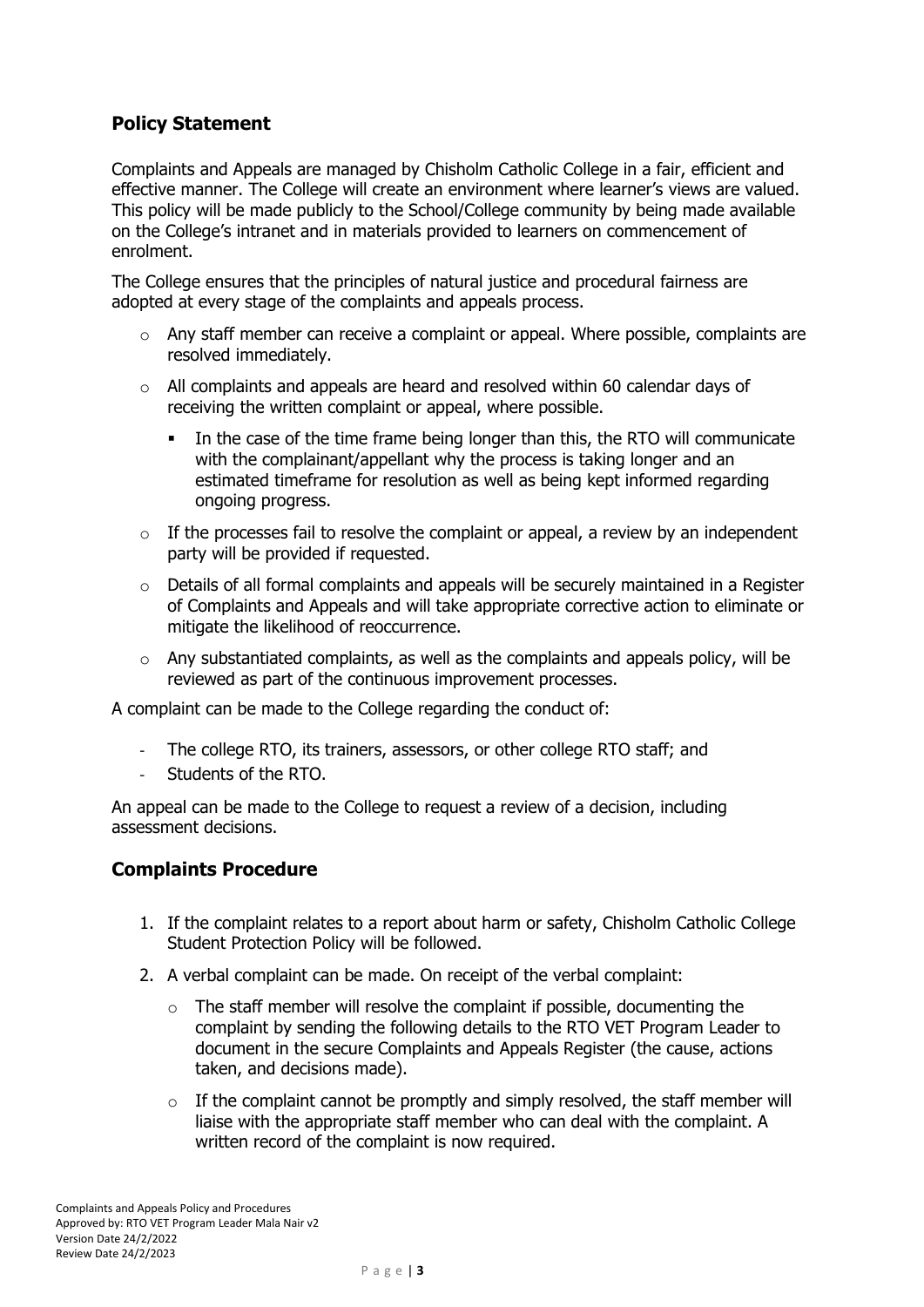- 3. All formal complaints must be in writing and addressed to the Principal, as CEO of the RTO. The complainant can put the complaint/appeal in writing themselves or use the complaint form available on student portal.
- 4. On receipt of a written complaint:
	- $\circ$  If the complaint/appeal is not in relation to the RTO Manager
		- o It will be forwarded to the RTO VET Program Leader
		- o The RTO VET Program Leader will enter it in the secure complaints and appeals register
	- $\circ$  If the complaint is in relation to the RTO Manager, it will be forwarded to the Deputy Principal responsible for the senior school who will enter it into a separate secure complaint register.
	- $\circ$  A written acknowledgement to the complainant from either the RTO manager or the Deputy Principal responsible for the senior school will be sent in a timely manager.
- 5. To resolve the complaint/appeal, the RTO VET Program Leader and/or Deputy Principal:
	- $\circ$  Will discuss the issue/s with the staff member to whom the complaint/appeal was made
	- o Will give the complainant/appellant an opportunity to present their case (they may be accompanied byother people as support or as representation)
	- $\circ$  Will give the relevant staff member, third party or student (as applicable) an opportunity to present theircase. They also may be accompanied by other people as support or as representation.
	- $\circ$  if necessary, an independent panel will be convened called the Complaints and Appeals Committee, tohear the complaint/appeal. Committee members will not have had previous involvement with the complaint/appeal, and will include:
		- a representative of the Principal
		- one or more representative/s of the teaching staff
		- an independent person.

The issue/s will then be dealt with the outcome/decision will be communicated to all parties in writing within60 days of receipt of the complaint/appeal. The compliant/ appeal will be documented including the cause, actions taken, and decisions made - in the appropriate secure Complaints and Appeals Register.

- 6. The complainant shall be given an opportunity to present their case and may be accompanied by other people as support or as representation.
- 7. The outcome/decision will be communicated to all parties in writing within 60 days.
- 8. If the processes fail to resolve the complaint, the individual making the complaint will have the outcome reviewed (on request) by an appropriate party independent of the RTO.